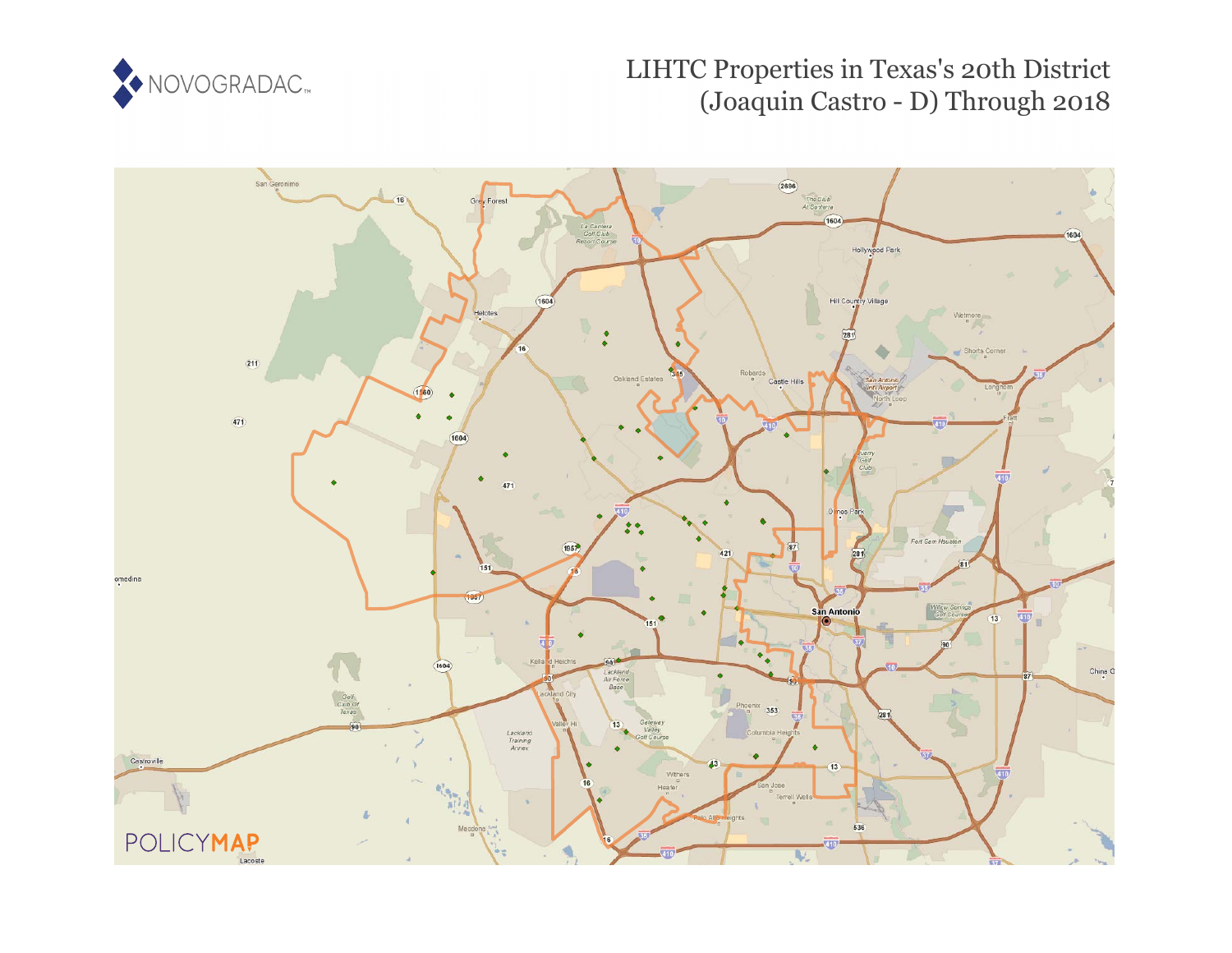## LIHTC Properties in Texas's 20th District Through 2018

| <b>Project Name</b>                | <b>Address</b>                                         | <b>City</b>        | <b>State</b> | <b>Zip Code</b> | Nonprofit<br><b>Sponsor</b> | <b>Allocation</b><br>Year | <b>Annual</b><br><b>Allocated</b><br><b>Amount</b> | <b>Year Placed</b><br>in Service | <b>Construction Type</b>  | <b>Total</b><br><b>Units</b> | Low<br><b>Income</b><br><b>Units</b> | <b>Rent</b> or<br><b>Income</b><br><b>Ceiling</b> | <b>Credit</b><br>Percentage          | Tax-<br><b>Exempt</b><br><b>Bond</b> | <b>HUD Multi-Family</b><br><b>Financing/Rental</b><br><b>Assistance</b> |
|------------------------------------|--------------------------------------------------------|--------------------|--------------|-----------------|-----------------------------|---------------------------|----------------------------------------------------|----------------------------------|---------------------------|------------------------------|--------------------------------------|---------------------------------------------------|--------------------------------------|--------------------------------------|-------------------------------------------------------------------------|
| <b>INGRAM SQUARE APTS</b>          | 5901 FLYNN DR                                          | <b>SAN ANTONIO</b> | TX           | 78228           | No                          | 2008                      | \$0\$                                              | 2008                             | Acquisition and Rehab 120 |                              | 120                                  | 60% AMGI                                          | Both 30% and<br>70% present<br>value | No                                   |                                                                         |
| MIRABELLA                          | 1900 BANDERA RD                                        | <b>SAN ANTONIO</b> | TX           | 78228           | No                          | 2009                      | SO.                                                | 2011                             | Not Indicated             | 172                          | 172                                  |                                                   | 60% AMGI Not Indicated No            |                                      |                                                                         |
| <b>WOODLAWN RANCH APTS</b>         | 330 W CHERYL DR                                        | <b>SAN ANTONIO</b> | TX           | 78228           | No                          | 2010                      | \$0\$                                              | 2012                             | Not Indicated             | 252                          | 252                                  |                                                   | 60% AMGI Not Indicated No            |                                      |                                                                         |
| <b>EAGLES REST</b>                 | 8401 FM 1560 N                                         | <b>SAN ANTONIO</b> | TX           | 78254           | No                          | 2014                      | <b>SO</b>                                          | Insufficient<br>Data             | New Construction          | $\bf{0}$                     | $\bf{0}$                             |                                                   | 60% AMGI Not Indicated               | No                                   |                                                                         |
| <b>AGAPE PORT ROYAL</b>            | 5350 W MILITARY DR                                     | <b>SAN ANTONIO</b> | TX           | 78242           |                             | Insufficient<br>Data      | $\$0$                                              | Insufficient<br>Data             | Not Indicated             | 252                          | $\boldsymbol{0}$                     |                                                   | Not Indicated                        |                                      |                                                                         |
| PASO FINO APT HOMES                | 10729 SHAENFIELD RD SAN ANTONIO                        |                    | TX           | 78254           | No                          | 2013                      | \$0                                                | Insufficient<br>Data             | Not Indicated             | 160                          | 149                                  |                                                   | 60% AMGI Not Indicated No            |                                      |                                                                         |
| <b>COSTA VALENCIA</b>              | 6303 W US HWY 90                                       | <b>SAN ANTONIO</b> | TX           | 78227           |                             | Insufficient<br>Data      | $\$0$                                              | Insufficient<br>Data             | Not Indicated             | 226                          | $\boldsymbol{0}$                     |                                                   | Not Indicated                        |                                      |                                                                         |
| <b>ELAN GARDENS APTS</b>           | 1602 JACKSON KELLER $$\rm{SAN\ ANTONIO}$$<br>RD        |                    | TX           | 78213           |                             | Insufficient<br>Data      | ${\bf S0}$                                         | Insufficient<br>Data             | Not Indicated             | 226                          | $\mathbf 0$                          |                                                   | Not Indicated                        |                                      |                                                                         |
| <b>LAS VILLAS DE LEON</b>          | 6611 W COMMERCE ST SAN ANTONIO                         |                    | TX           | 78227           |                             | Insufficient<br>Data      | ${\bf S0}$                                         | Insufficient<br>Data             | Not Indicated             | 131                          | $\boldsymbol{0}$                     |                                                   | Not Indicated                        |                                      |                                                                         |
| LAS VILLAS DE MERIDA APTS          | 1700 S HAMILTON ST                                     | <b>SAN ANTONIO</b> | TX           | 78207           |                             | Insufficient<br>Data      | ${\bf S0}$                                         | Insufficient<br>Data             | Not Indicated             | 126                          | $\bf{0}$                             |                                                   | Not Indicated                        |                                      |                                                                         |
| <b>NORTH KNOLL APTS</b>            | <b>5711 N KNOLL</b>                                    | <b>SAN ANTONIO</b> | TX           | 78240           |                             | Insufficient<br>Data      | $\$0$                                              | Insufficient<br>Data             | Not Indicated             | 101                          | $\mathbf 0$                          |                                                   | Not Indicated                        |                                      |                                                                         |
| NUECES BEND AT TWO RIVERS<br>PLACE | 3500 CAMINO REAL                                       | <b>SAN ANTONIO</b> | TX           | 78238           |                             | Insufficient<br>Data      | \$0                                                | Insufficient<br>Data             | Not Indicated             | 51                           | $\bf{0}$                             |                                                   | Not Indicated                        |                                      |                                                                         |
| <b>ARBORETUM APTS</b>              | 8100 HUEBNER RD                                        | <b>SAN ANTONIO</b> | TX           | 78240           | No                          | 1999                      | \$0\$                                              | 2001                             | <b>New Construction</b>   | 136                          | 56                                   |                                                   | 30 % present<br>value                | Yes                                  |                                                                         |
| VILLAS AT COSTA BRAVA              | 7333 POTRANCO RD                                       | <b>SAN ANTONIO</b> | TX           | 78251           | No                          | 1999                      | $\$0$                                              | 2001                             | New Construction          | 240                          | 150                                  |                                                   | 70 % present<br>value                | $\mathbf{No}$                        |                                                                         |
| <b>WESTCREEK TOWNHOMES</b>         | 1297 W LOOP 1604 N                                     | <b>SAN ANTONIO</b> | TX           | 78251           | No                          | 1999                      | \$0\$                                              | 2001                             | <b>New Construction</b>   | 220                          | 165                                  |                                                   | 70 % present<br>value                | No                                   |                                                                         |
| BABCOCK NORTH EXPANSION            | 11800 SPRING SHADOW $\,$ SAN ANTONIO $\,$<br><b>ST</b> |                    | TX           | 78249           | No                          | 2001                      | \$0                                                | 2003                             | <b>New Construction</b>   | 72                           | 72                                   |                                                   | 70 % present<br>value                | $\mathbf{No}$                        |                                                                         |

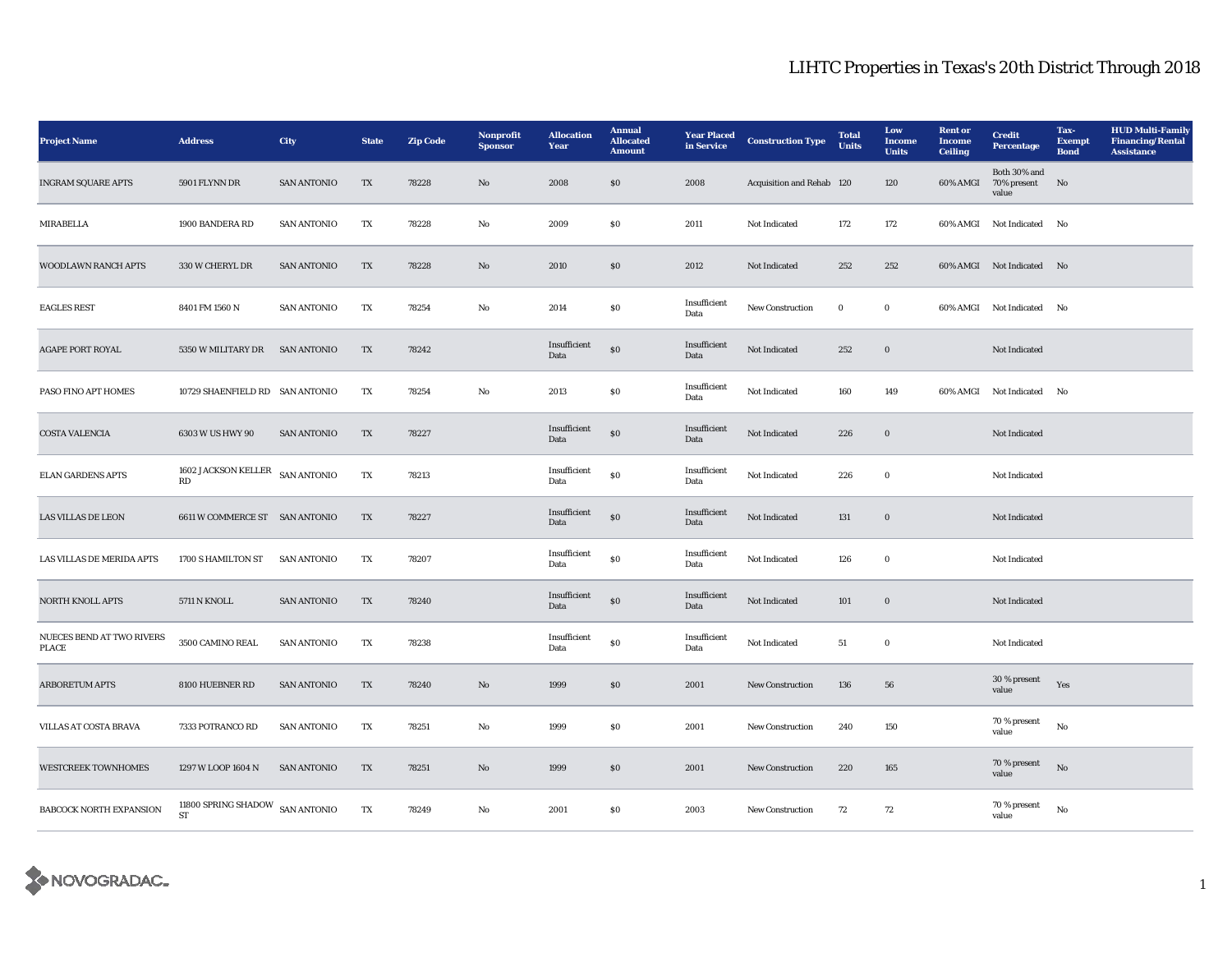## LIHTC Properties in Texas's 20th District Through 2018

| <b>Project Name</b>                                                            | <b>Address</b>                                    | <b>City</b>        | <b>State</b> | <b>Zip Code</b> | Nonprofit<br><b>Sponsor</b> | <b>Allocation</b><br>Year | <b>Annual</b><br><b>Allocated</b><br><b>Amount</b> | <b>Year Placed</b><br>in Service | <b>Construction Type</b>  | <b>Total</b><br><b>Units</b> | Low<br><b>Income</b><br><b>Units</b> | <b>Rent or</b><br><b>Income</b><br><b>Ceiling</b> | <b>Credit</b><br>Percentage | Tax-<br><b>Exempt</b><br><b>Bond</b> | <b>HUD Multi-Family</b><br><b>Financing/Rental</b><br><b>Assistance</b> |
|--------------------------------------------------------------------------------|---------------------------------------------------|--------------------|--------------|-----------------|-----------------------------|---------------------------|----------------------------------------------------|----------------------------------|---------------------------|------------------------------|--------------------------------------|---------------------------------------------------|-----------------------------|--------------------------------------|-------------------------------------------------------------------------|
| <b>EAGLE RIDGE APTS</b>                                                        | 3703 WURZBACH RD                                  | <b>SAN ANTONIO</b> | TX           | 78238           | $\mathbf{N}\mathbf{o}$      | 2001                      | $\$0$                                              | 2003                             | Acquisition and Rehab 280 |                              | 280                                  |                                                   | 30 % present<br>value       | Yes                                  |                                                                         |
| MCMULLEN SQUARE APTS                                                           | 537 N GENERAL<br>MCMULLEN DR                      | <b>SAN ANTONIO</b> | TX           | 78228           | No                          | 2001                      | $\$0$                                              | 2003                             | Acquisition and Rehab 100 |                              | 87                                   |                                                   | 70 % present<br>value       | $_{\rm No}$                          |                                                                         |
| <b>SCIENCE PARK SENIORS</b>                                                    | 5803 INGRAM RD                                    | <b>SAN ANTONIO</b> | TX           | 78228           | No                          | 2001                      | $\$0$                                              | 2003                             | <b>New Construction</b>   | 120                          | 90                                   |                                                   | 70 % present<br>value       | No                                   |                                                                         |
| PRIMROSE AT MONTICELLO PARK $_{\rm RD}^{2803}$ FREDERICKSBURG $\,$ SAN ANTONIO |                                                   |                    | TX           | 78201           | No                          | 2003                      | $\$0$                                              | 2004                             | <b>New Construction</b>   | 248                          | 248                                  |                                                   | 30 % present<br>value       | Yes                                  |                                                                         |
| ROSEMONT AT MILLERS POND                                                       | 6200 OLD PEARSALL RD SAN ANTONIO                  |                    | TX           | 78242           | $\mathbf{N}\mathbf{o}$      | 2002                      | \$0                                                | 2004                             | <b>New Construction</b>   | 176                          | 140                                  |                                                   | 70 % present<br>value       | $\rm No$                             |                                                                         |
| <b>SA UNION PINES II APTS</b>                                                  | 1707 PLEASANTON RD SAN ANTONIO                    |                    | TX           | 78221           | No                          | 2002                      | $\bf{S0}$                                          | 2004                             | Acquisition and Rehab 152 |                              | 152                                  |                                                   | 70 % present<br>value       | $_{\rm No}$                          |                                                                         |
| <b>WURZBACH MANOR APTS</b>                                                     | $4363$ W DEAN PANNILL $\;$ SAN ANTONIO $\;$<br>DR |                    | TX           | 78229           | $\mathbf{N}\mathbf{o}$      | 2003                      | SO                                                 | 2004                             | New Construction          | 161                          | 160                                  |                                                   | 30 % present<br>value       | Yes                                  |                                                                         |
| <b>BEXAR CREEK</b>                                                             | 403 N GENERAL<br>MCMULLEN DR                      | <b>SAN ANTONIO</b> | TX           | 78237           | No                          | 2003                      | $\$0$                                              | 2005                             | New Construction          | 72                           | $\bf{61}$                            |                                                   | 70 % present<br>value       | No                                   |                                                                         |
| <b>SAGEWOOD APTS</b>                                                           | 6130 INGRAM RD                                    | <b>SAN ANTONIO</b> | TX           | 78238           | No                          | 2004                      | \$0                                                | 2005                             | Acquisition and Rehab 336 |                              | 336                                  |                                                   | 30 % present<br>value       | Yes                                  |                                                                         |
| <b>STONEHOUSE VALLEY APTS</b>                                                  | 4950 WOODSTONE DR SAN ANTONIO                     |                    | TX           | 78230           | No                          | 2004                      | $\$0$                                              | 2005                             | New Construction          | 248                          | 248                                  |                                                   | 30 % present<br>value       | Yes                                  |                                                                         |
| <b>TIGONI VILLAS</b>                                                           | 1527 W SUNSHINE DR SAN ANTONIO                    |                    | TX           | 78228           | No                          | 2003                      | $\$0$                                              | 2005                             | New Construction          | 140                          | 112                                  |                                                   | 70 % present<br>value       | No                                   |                                                                         |
| <b>VILLAS OF LEON VALLEY</b>                                                   | 7101 HUEBNER RD                                   | <b>SAN ANTONIO</b> | TX           | 78240           | No                          | 2003                      | $\$0$                                              | 2005                             | New Construction          | 126                          | 100                                  |                                                   | 70 % present<br>value       | $_{\rm No}$                          |                                                                         |
| <b>ARTISAN ON THE BLUFF</b>                                                    | 6623 BABCOCK RD                                   | <b>SAN ANTONIO</b> | TX           | 78249           |                             | 2004                      | \$911,857                                          | 2006                             | <b>New Construction</b>   | 250                          | 250                                  | 60% AMGI                                          | 30 % present<br>value       |                                      |                                                                         |
| <b>SAN JUAN SQUARE</b>                                                         | 1938 S ZARZAMORA ST SAN ANTONIO                   |                    | TX           | 78207           | Yes                         | 2005                      | \$999,398                                          | 2007                             | New Construction          | 143                          | 137                                  | 60% AMGI                                          | 70 % present<br>value       | No                                   |                                                                         |
| <b>THE ALHAMBRA</b>                                                            | 7130 NEW LAREDO HWY SAN ANTONIO                   |                    | TX           | 78211           | Yes                         | 2005                      | \$946,988                                          | 2007                             | <b>New Construction</b>   | 140                          | 134                                  | 60% AMGI                                          | 70 % present<br>value       | No                                   |                                                                         |
| ROSEMONT AT BETHEL PLACE 535 S ACME RD                                         |                                                   | <b>SAN ANTONIO</b> | TX           | 78237           |                             | Insufficient<br>Data      | $\$0$                                              | Insufficient<br>Data             | Not Indicated             | 250                          | $\bf{0}$                             |                                                   | Not Indicated               |                                      |                                                                         |

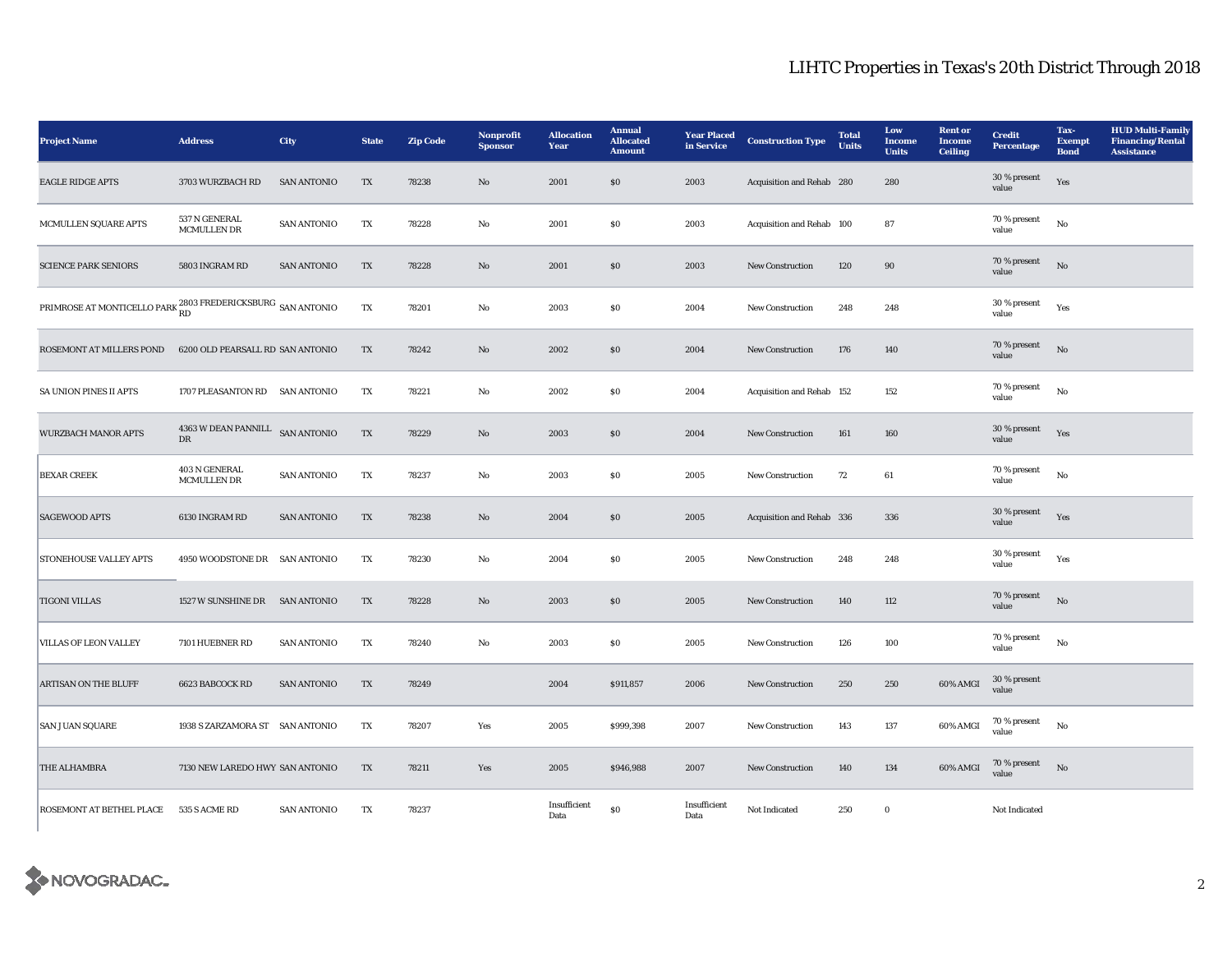## LIHTC Properties in Texas's 20th District Through 2018

| <b>Project Name</b>                            | <b>Address</b>                                                                   | <b>City</b>        | <b>State</b> | <b>Zip Code</b> | Nonprofit<br><b>Sponsor</b> | <b>Allocation</b><br>Year | <b>Annual</b><br><b>Allocated</b><br><b>Amount</b> | <b>Year Placed</b><br>in Service | <b>Construction Type</b>  | <b>Total</b><br><b>Units</b> | Low<br><b>Income</b><br><b>Units</b> | <b>Rent</b> or<br><b>Income</b><br><b>Ceiling</b> | <b>Credit</b><br>Percentage | Tax-<br><b>Exempt</b><br><b>Bond</b> | <b>HUD Multi-Family</b><br><b>Financing/Rental</b><br><b>Assistance</b> |
|------------------------------------------------|----------------------------------------------------------------------------------|--------------------|--------------|-----------------|-----------------------------|---------------------------|----------------------------------------------------|----------------------------------|---------------------------|------------------------------|--------------------------------------|---------------------------------------------------|-----------------------------|--------------------------------------|-------------------------------------------------------------------------|
| SAN JUAN SQUARE II                             | 2404 S CALAVERAS                                                                 | <b>SAN ANTONIO</b> | TX           | 78207           |                             | Insufficient<br>Data      | $\$0$                                              | Insufficient<br>Data             | Not Indicated             | 138                          | $\boldsymbol{0}$                     |                                                   | Not Indicated               |                                      |                                                                         |
| WEST DURANGO PLAZA APTS                        | 5635 W CESAR E<br><b>CHAVEZ BLVD</b>                                             | <b>SAN ANTONIO</b> | TX           | 78237           |                             | Insufficient<br>Data      | \$0                                                | Insufficient<br>Data             | Not Indicated             | 82                           | $\bf{0}$                             |                                                   | Not Indicated               |                                      |                                                                         |
| WOODLAND RIDGE                                 | 7026 WURZBACH RD                                                                 | <b>SAN ANTONIO</b> | TX           | 78240           |                             | Insufficient<br>Data      | \$0                                                | Insufficient<br>Data             | Not Indicated             | 149                          | $\boldsymbol{0}$                     |                                                   | Not Indicated               |                                      |                                                                         |
| <b>GUILD PARK APTS</b>                         | 750 W MAYFIELD BLVD SAN ANTONIO                                                  |                    | TX           | 78211           | No                          | 2010                      | \$0                                                | Insufficient<br>Data             | Not Indicated             | 114                          | 114                                  |                                                   | 60% AMGI Not Indicated      | No                                   |                                                                         |
| <b>LA RISA</b>                                 | <b>800 BABCOCK RD</b>                                                            | <b>SAN ANTONIO</b> | TX           | 78201           | No                          | 2010                      | \$0\$                                              | Insufficient<br>Data             | Not Indicated             | 237                          | 237                                  |                                                   | 60% AMGI Not Indicated No   |                                      |                                                                         |
| VISTA POINTE AT WILD PINE                      | 11.169 ACRES ON WILD<br>PINE; SEQ OF WILD<br>PINE AND LONE STAR<br><b>PARKWA</b> | <b>SAN ANTONIO</b> | TX           | 78253           | No                          | 2015                      | S <sub>0</sub>                                     | Insufficient<br>Data             | Acquisition and Rehab 108 |                              | 108                                  |                                                   | 60% AMGI TCEP only          | No                                   | No                                                                      |
| <b>CHEYENNE VILLAGE</b>                        | 147 CHEYENNE AVE                                                                 | <b>SAN ANTONIO</b> | TX           | 78207           | No                          | 2015                      | \$0\$                                              | Insufficient<br>Data             | Acquisition and Rehab 60  |                              | 60                                   |                                                   | 60% AMGI TCEP only          | No                                   | No                                                                      |
| <b>CHISOLM TRACE APARTMENTS</b>                | 10503 HUEBNER ROAD SAN ANTONIO                                                   |                    | TX           | 78240           | No                          | 2015                      | \$0                                                | Insufficient<br>Data             | Acquisition and Rehab 126 |                              | 126                                  |                                                   | 60% AMGI TCEP only          | No                                   | No                                                                      |
| DARSON MARIE TERRACE                           | 3142 WEIR AVE                                                                    | <b>SAN ANTONIO</b> | TX           | 78226           | No                          | 2015                      | \$0\$                                              | Insufficient<br>Data             | Acquisition and Rehab 57  |                              | 57                                   | 60% AMGI TCEP only                                |                             | No                                   | No                                                                      |
| FREEDOM HILLS RANCH<br><b>APARTMENTS</b>       | <b>6010 RAY ELLISON</b><br><b>DRIVE</b>                                          | <b>SAN ANTONIO</b> | TX           | 78242           | No                          | 2015                      | \$0                                                | Insufficient<br>Data             | Acquisition and Rehab 252 |                              | 252                                  |                                                   | 60% AMGI TCEP only          | No                                   | No                                                                      |
| <b>EASTERLING CULEBRA</b><br><b>APARTMENTS</b> | 9936 CULEBRA ROAD                                                                | <b>SAN ANTONIO</b> | TX           | 78251           | No                          | 2016                      | \$0                                                | Insufficient<br>Data             | <b>New Construction</b>   | 90                           | 82                                   | 60% AMGI                                          | 70 % present<br>value       | No                                   |                                                                         |
| <b>LAUREL GLEN</b>                             | 11043 N. LOOP 1604                                                               | <b>SAN ANTONIO</b> | TX           | 78254           | No                          | 2016                      | $\$0$                                              | Insufficient<br>Data             | New Construction          | 81                           | 71                                   | 60% AMGI                                          | 70 % present<br>value       | No                                   |                                                                         |
| <b>LUCERO APARTMENTS</b>                       | 527 S. ACME ROAD                                                                 | <b>SAN ANTONIO</b> | TX           | 78237           | No                          | 2016                      | \$0\$                                              | Insufficient<br>Data             | New Construction          | 324                          | 324                                  | 60% AMGI                                          | $30$ % present<br>value     | No                                   | $\rm No$                                                                |
| THE BRISTOL                                    | <b>SEC OF GUILBEAU</b><br>ROAD AND OLD TEZEL SAN ANTONIO<br><b>ROAD</b>          |                    | TX           | 78250           | No                          | 2017                      | \$0                                                | Insufficient<br>Data             | <b>New Construction</b>   | 96                           | 87                                   | 60% AMGI                                          | 70 % present<br>value       |                                      |                                                                         |
| <b>TRAILS AT LEON CREEK</b>                    | <b>7615 BANDERA ROAD</b>                                                         | <b>SAN ANTONIO</b> | TX           | 78250           | No                          | 2017                      | \$0\$                                              | Insufficient<br>Data             | New Construction          | 296                          | 296                                  | 60% AMGI                                          | 30 % present<br>value       |                                      |                                                                         |
| 1837 W WOODLAWN AVE                            | 1837 W WOODLAWN<br>AVE                                                           | <b>SAN ANTONIO</b> | TX           | 78201           | No                          | 1988                      | SO.                                                | 1988                             | New Construction          | $\boldsymbol{2}$             | $\boldsymbol{2}$                     |                                                   | Not Indicated               |                                      |                                                                         |